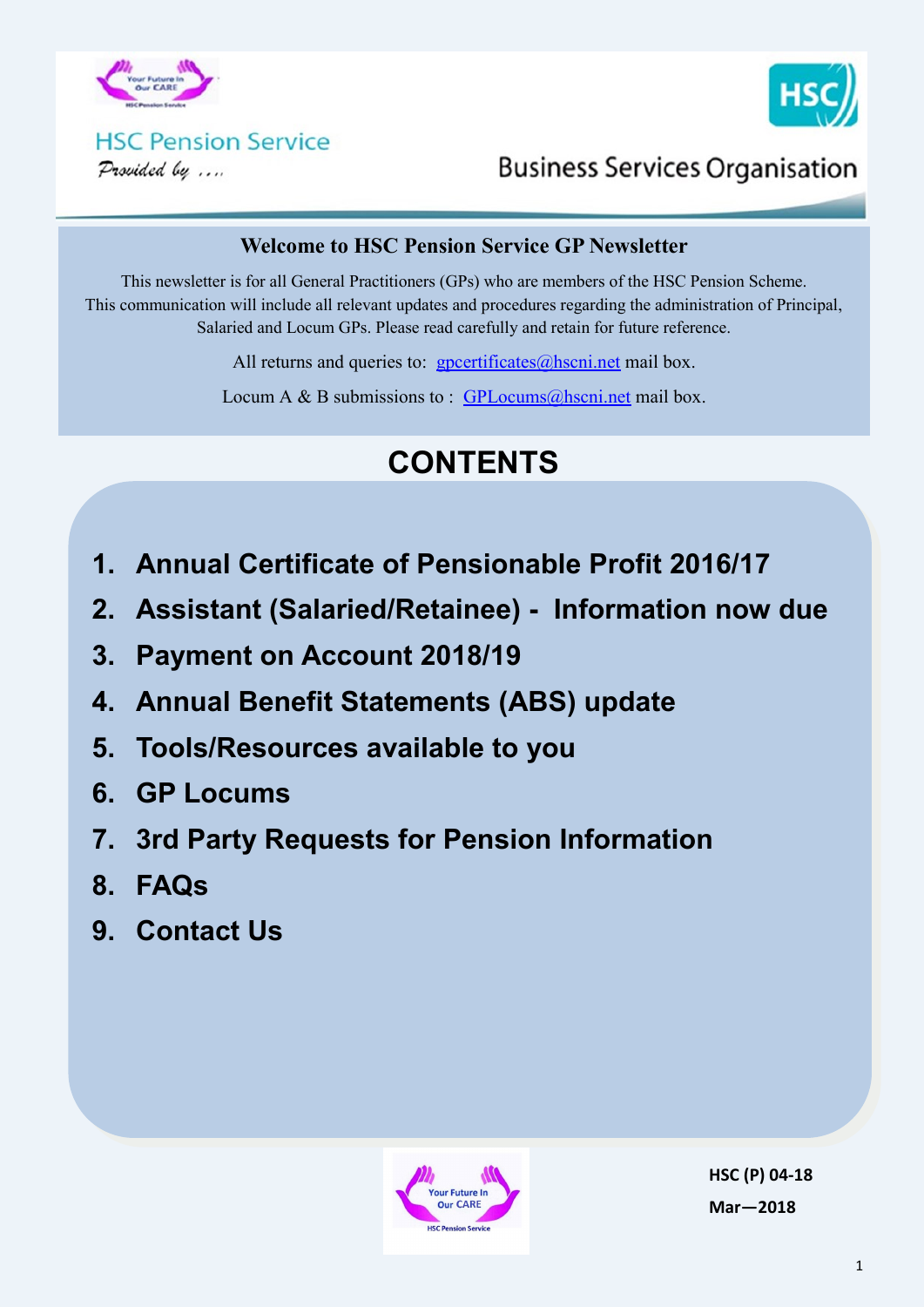### **1. Annual Certificate of Pensionable Profit 2016/17** .

The deadline for the submission of Annual Certificate of Pensionable Profit for 2016/17 has now passed (**the deadline for submission was 28.02.2018)**. Only those certificates submitted by the due date were considered for setting the NI Average for seniority purposes, which has been confirmed as £78,564. At the date of publication there are still 15% of Annual Certificates outstanding. Please note that non-submission may result in your Seniority being suspended. All GP's seniority payments for the 2016/17 year will be reviewed based on the GMS pensionable profit declared on the annual certificate and we will liaise with the GP's accountant in regards any over or underpayments. It is anticipated that we will commence the production of Annual statements in the week beginning 9th April.

All Annual Certificates should be sent to [gpcertificates@hscni.net](mailto:gpcertificates@hscni.net) using the excel format only. If you are sending a cheque to cover underpaid contributions then please ensure it is made payable to 'Business Services Organisation'.

### **2. Assistant (Salaried/Retainee) - Information now due**

The following submissions are now required in relation to all Salaried GPs, thank you to those who have already submitted returns.

#### *SR1 2018/19*

For any Salaried/Retainee GP in employment in a GP Practice a SR1 form must be submitted prior to 01/04/2018. This estimates the superannuable remuneration for said GP and allows us to deduct the correct contributions from the Global Sum.

If we have not received a SR1 submission for 2018/19 we will carry on deductions from previous year to reduce any possible underpayment. *N.B. Salaried/Retainee GPs should not be entered on GP1 returns.*

#### *SR2 2017/18*

As with SR1 returns, we require a SR2 at the end of the financial year for any Salaried/ Retainee GP in post at 31/03/2018. This will provide details of actual earnings in the relevant year and we will then reconcile any under/overpayment of contributions via the Global Sum.

There are still a small number of SR2 returns outstanding for year 2016/17. We have contacted each of these practices individually.

You can find all the above forms and accompanying guidance on our website by clicking [here.](http://www.hscpensions.hscni.net/practitioners/salaried-3/)

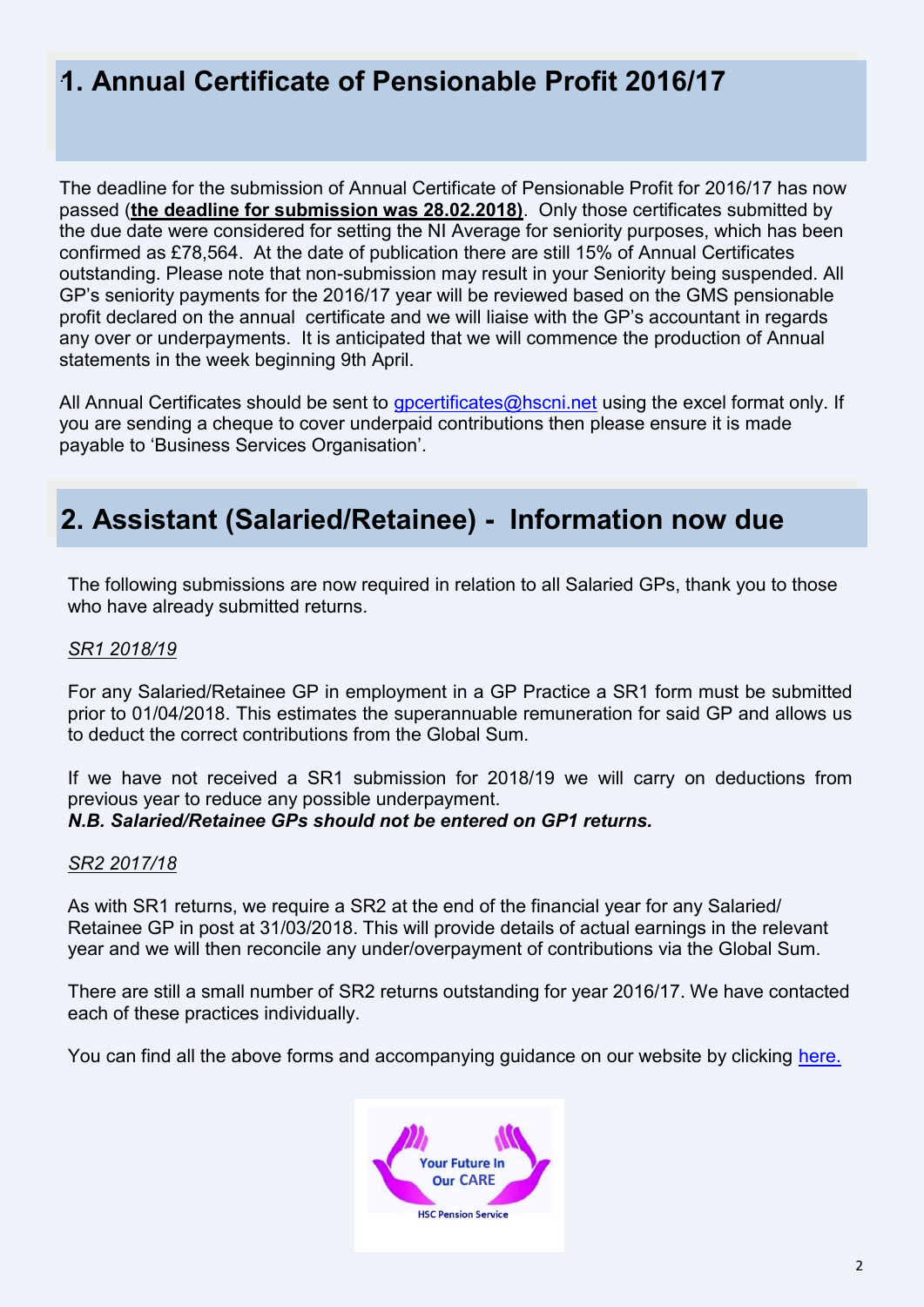# **3. Payment on Account 2018/19**

Thank you to all who already submitted the Estimated Payment on Account for the coming year 2018/19.

If you have not yet submitted your Payment on Account forms please do so as soon as possible. In the event that we do not have a new submission for year 2018/19 we will continue to deduct the amount we deducted in March. However, it is important that forms are submitted to ensure we deduct contributions as accurately as possible and eliminate large underpayments of contributions. Any amendments to the POA throughout the year should be emailed to [gpcertificates@hscni.net.](mailto:gpcertificates@hscni.net)

**N.B. this would be the ideal time to make any changes to your seniority claim if necessary e.g. change in pensionable profit that will impact on your seniority entitlement. Practices should contact BSO on [gms.claims@hscni.net](mailto:gms.claims@hscni.net) and insert 'Seniority Adjustment' in the subject line.**

## **4. Annual Benefit Statements (ABS) update**

As advised in previous newsletters we are not yet in position to run ABS across practitioner records, this is because the information for practitioner pensionable pay does not interface to our systems as a bulk return but rather individual submissions across all employments are required each year and records need to be built up and maintained from these returns.

As a result of this manual input/update of GP records there may not be an ABS available to view on the Member Self Service (MSS) but this should not be a cause for concern. The Practitioner team are happy to process any individual requests for information that may be needed in the absence of MSS data.

#### **Please note that as we have a constant high volume of work, requests for calculations will be processed in date received order.**

Practitioner records are updated in line with Annual Certificates so we are always working to 31<sup>st</sup> March in the previous year. If you have any queries regarding your ABS or the MSS self-service tool please email directly to: [ABSqueries@hscni.net](mailto:ABSqueries@hscni.net) or [MSSqueries@hscni.net.](mailto:MSSqueries@hscni.net)

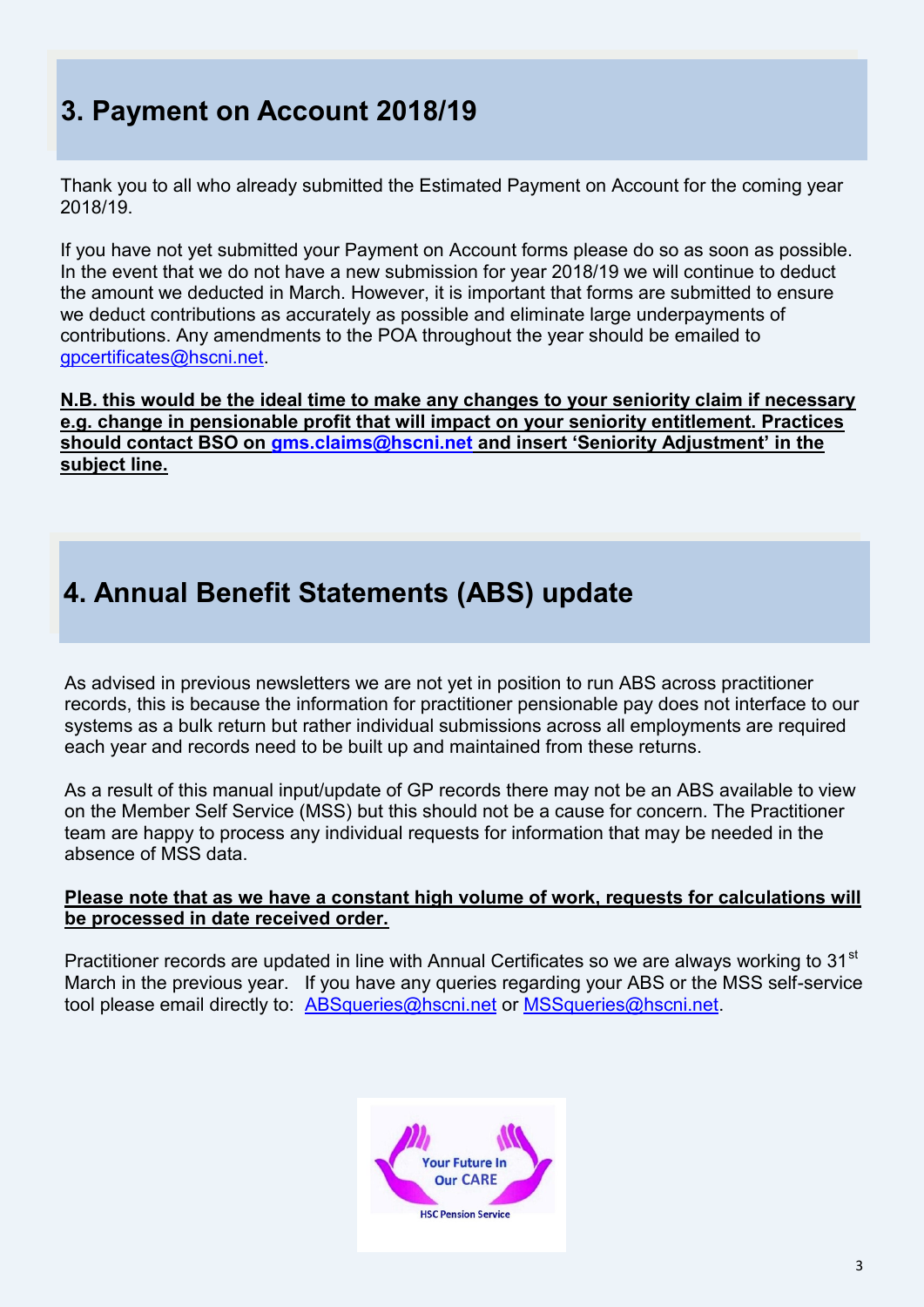## **5. Tools/Resources available to you**

The HSC Pension Service Website contains key documents and resources to help you understand your scheme. These include the following:

- Documents and forms for you to download.
- Factsheets and Frequently Asked Questions
- Scheme Calculators

Please visit the website regularly for up to date information regarding all areas of Pension Scheme Administration. If possible please provide feedback on your experience when visiting the site so that we can enhance your experience and provide relevant information.

### **6. GP Locums**

It has come to our attention that there may be a delay in getting Locum A forms completed by the relevant Practice. It is imperative that all Locum A forms are verified, stamped and signed by the Practice Manager after completion of the Locum work. This is essential as the Locum GPs only have a 10 week window to submit locum earnings and have it count towards their pension. GP Locums should also ensure that they are providing forms to Practice Managers for verification in a timely manner.

GP Locums should retain copies of their A&B submissions as they may need to be referenced at a later date and also for completion of self-assessment forms.

### **7. 3rd Party Requests for Pension Information**

All requests for information from a  $3<sup>rd</sup>$  Party such as an Independent Financial Adviser or Accountant will be subject to a charge (this includes ABS, AA calculations and estimates). The charge should be paid in advance, processing will not occur until HSC Pension Service is in receipt of the fee. A [Schedule of Charges](http://www.hscpensions.hscni.net/download/Scheme%20Forms/employer_forms/Schedule-of-Charges-Member.pdf) is available on our website.

A letter of authority must be on file before we can release any information to a third party.

#### **Please note that as we have a constant high volume of work, requests for calculations will be processed in date received order.**

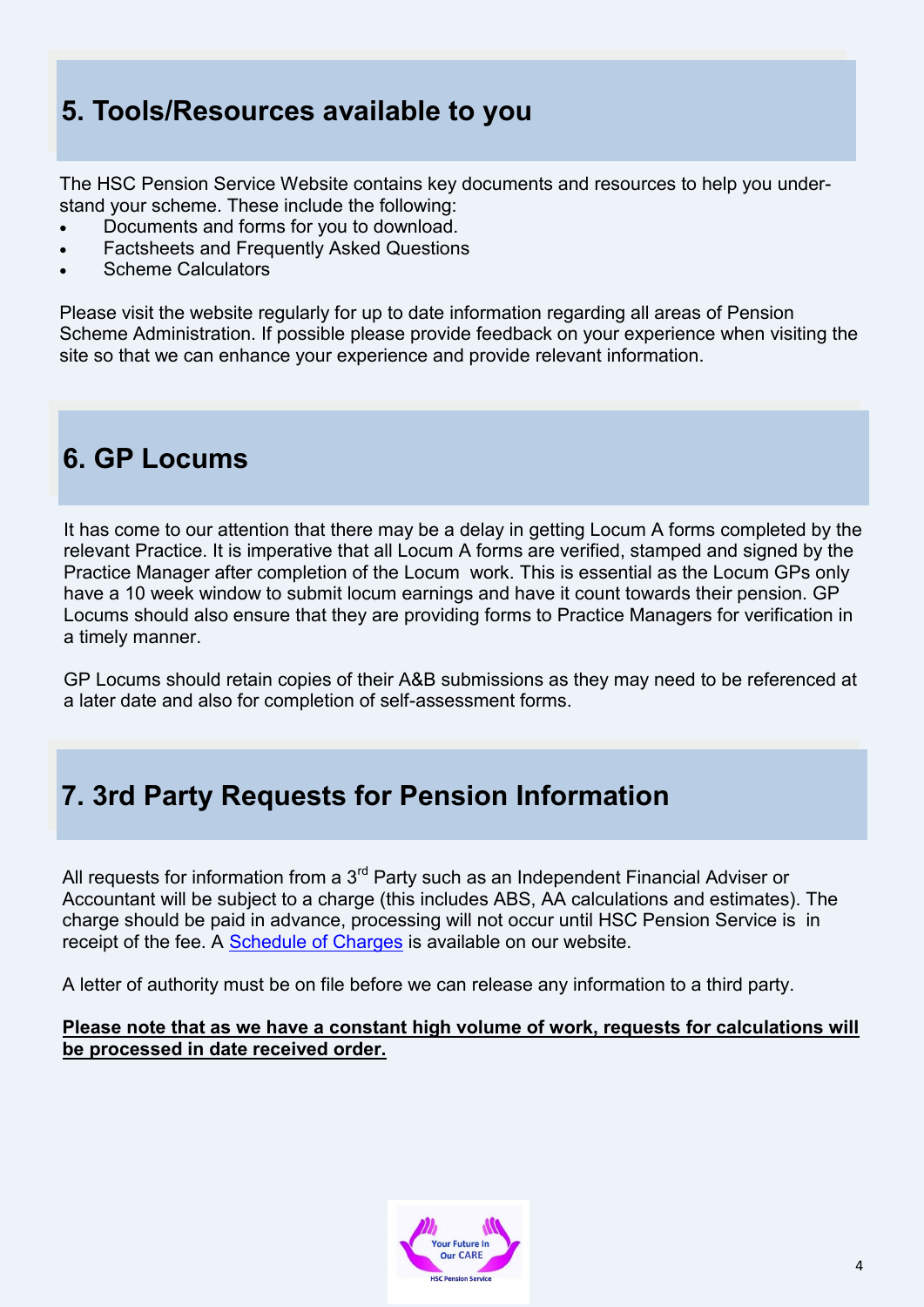# **8. FAQs**

- Q. I have registered for Member Self Service and information available to view is limited, should I be concerned?
- A. No, due to the complexity of a GP record there may be those that are still not fully up and running (see section 4 for more information).
- Q. Is it possible to request an Annual Allowance Statement for 2016/17?
- A. If you are a GP partner we will not yet have 2016/17 remuneration available to do this calculation. It may be possible for Assistant practitioners to request this if we have reconciled all their 2016/17 earnings.
- Q. Do I need to complete a Self-Assessment 2017/18 form?
- A. All Assistant Practitioners (salaried/retainee/locum) must complete this in order to ensure the correct contribution rate is paid across all employments and to maintain an accurate pension record. This is available on our website.

If you have any areas that you want covered please email us at [gpcertificates@hscni.net](mailto:gpcertificates@hscni.net) Insert FAQ in your subject line.